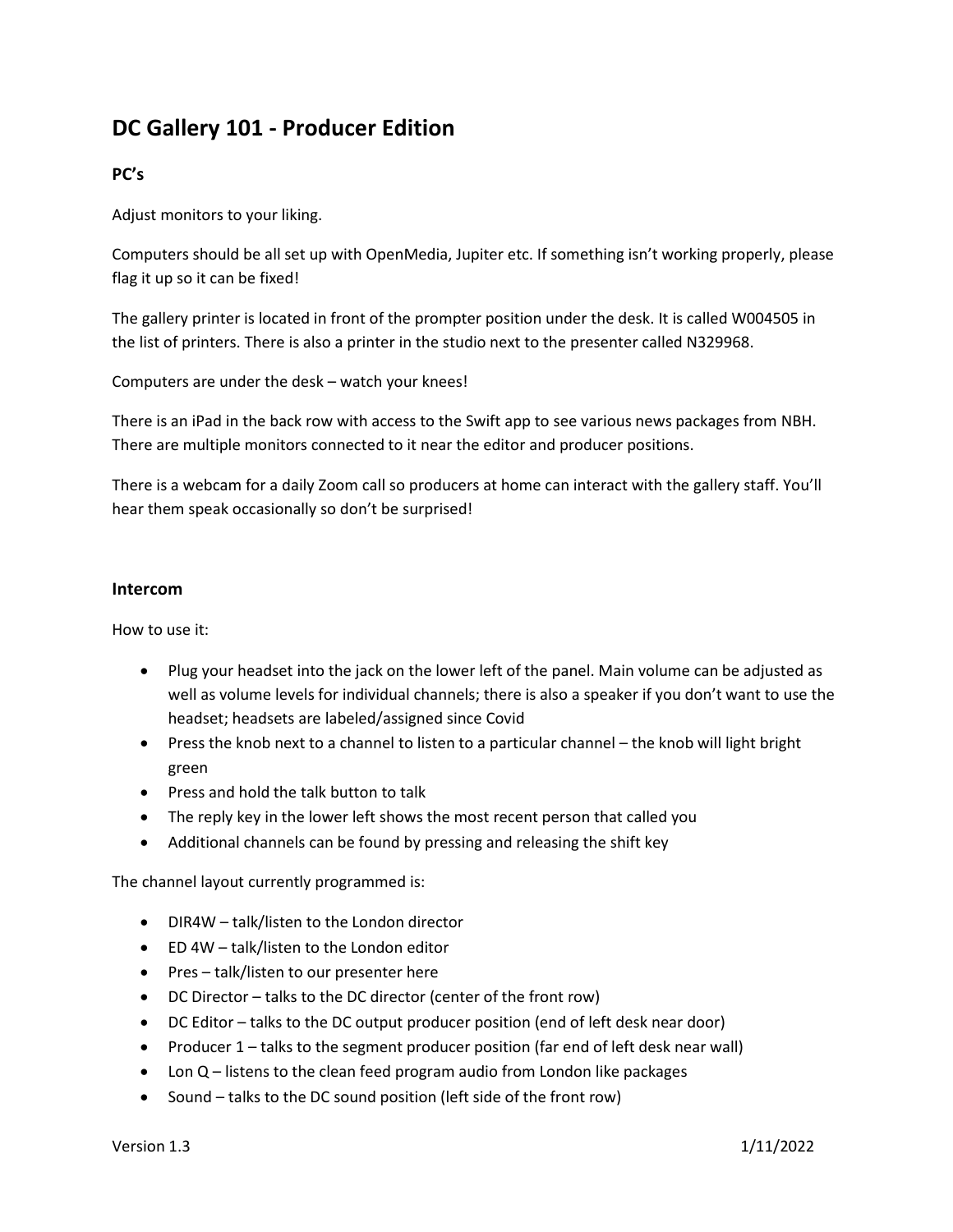- [name] app talks to someone on the Agent IC phone app (if they are logged on)
- OS1 talk/listen to incoming feeds that are routed to OS1
- Prompter talks to the prompter position (right desk near door)



There are assignable channel slots on the shift page if you need something not on the front page.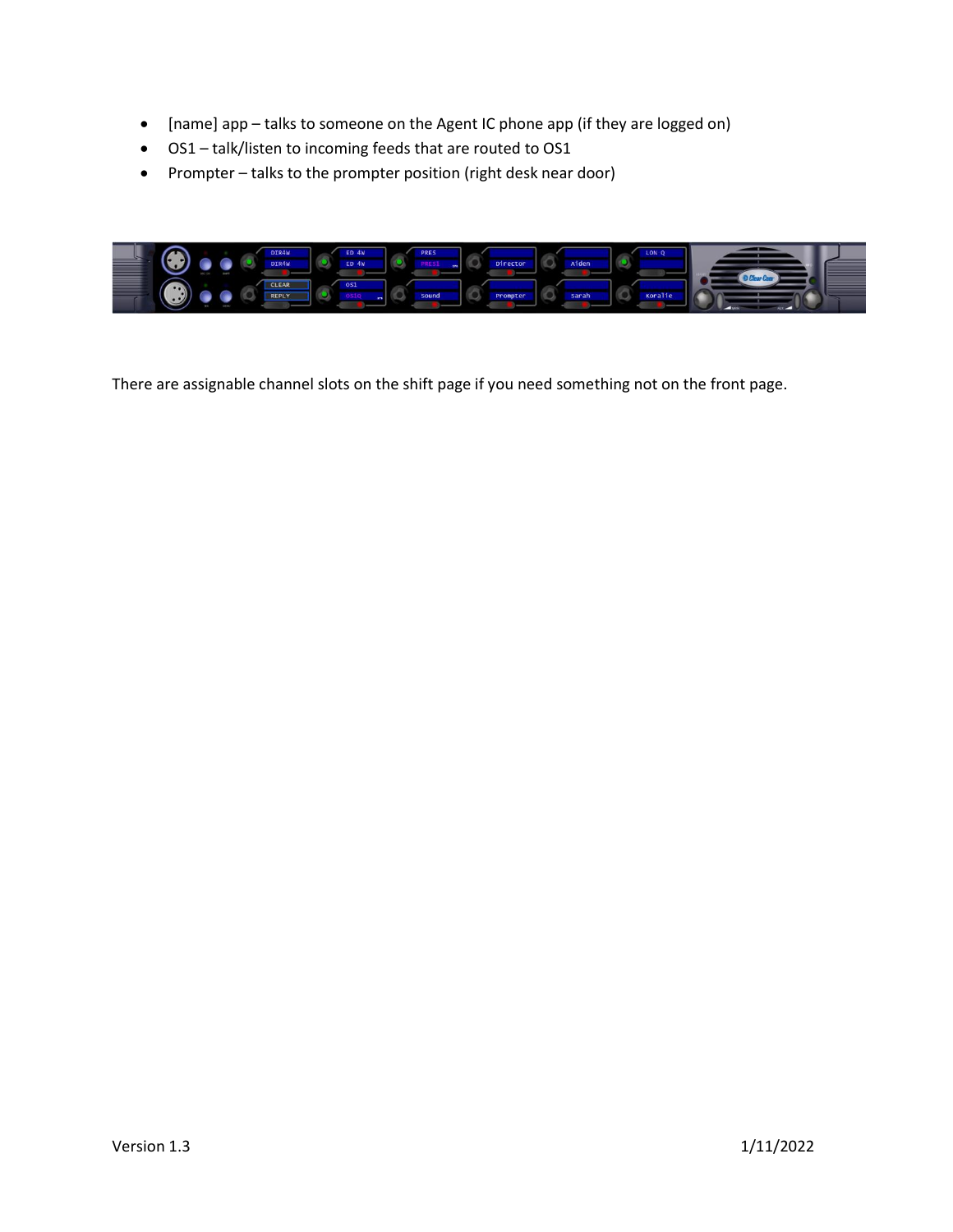### **Routable Video Monitor**

There are routable video monitors throughout the gallery. They are controlled by a nearby BNCS touchscreen. The destination for your monitor is in the center of the screen, marked "Desk Mon" and the sources are at the top of the screen. Tap a source at the top and then tap the Desk Mon button to route the video.

| 06-Aug-2020                  |                                       |                                   |                           | WASHINGTON Master Control Panel V3.03. Desk 15      |                               |                            |                         |                                    | 02:03:01                               |
|------------------------------|---------------------------------------|-----------------------------------|---------------------------|-----------------------------------------------------|-------------------------------|----------------------------|-------------------------|------------------------------------|----------------------------------------|
| Incoming<br>Lines1           | Incoming<br>Lines2                    | Radio<br><b>Std/Cub</b>           | Edit<br>& GFX             | Record<br><b>Bank</b>                               | Networks                      | Misc<br>& Splits           | <b>Studios</b><br>&Cams | Gallery                            | NP1-20                                 |
| <b>WSH Rev1</b>              | <b>WSH Rev 2</b>                      | State 11<br>HD                    |                           | <b>EBU-11</b>                                       | <b>EBU-12</b>                 |                            |                         | <b>Capitol Shot</b>                | <b>White Hse</b>                       |
| Skype 1                      | Skype 2                               | Skype 3                           | Skype 4                   | Live U-11                                           | Live U-12                     | Live U-13                  | Live U-14               | <b>WMT 11</b>                      | <b>WMT 12</b>                          |
| <b>XY LIST</b>               | HD BARS<br>TONE                       | SD VALID                          | <b>BLACK</b><br>& SILENCE | 37<br><b>WSH Rev1</b>                               | OBD1                          |                            |                         |                                    | <b>Show Source</b><br><b>C/F Queue</b> |
| Outgoing<br>$TV-1$           | <b>VYVX WSH1</b><br>Outgoing<br>Radio | <b>REQUEST</b><br>Gantry<br>&Misc | Edit<br>& GFX             | <b>LOCK</b><br><b>DESTINATION</b><br>Record<br>Bank | Desk Mon<br>Radio<br>$Cub1-2$ | Radio<br>Cub3-5            | <b>MPS</b>              | <b>Skype</b>                       | Apps<br>Room                           |
| Outgoing<br>$TV-2$           | <b>News Desk</b>                      | Studio<br><b>Monitors</b>         | Carbonite<br>& Mosaic     | RecBank<br><b>Ravens</b>                            | Gallery<br><b>OS</b>          | Gallery<br><b>Monitors</b> |                         | <b>Mon Rtr</b><br><b>Hwys 1-10</b> | <b>Mon Rtr</b><br><b>Hwys 11-16</b>    |
| <b>XY LIST</b>               |                                       |                                   |                           |                                                     | <b>DESTINATIONS</b>           |                            |                         |                                    |                                        |
|                              |                                       |                                   |                           |                                                     |                               |                            |                         | MV3                                | MVA                                    |
| Mosaic 1                     | <b>CBS</b>                            | <b>TV Gallery</b>                 | <b>WSH Rev1</b>           | <b>WSH Rev1</b>                                     | Mosaic <sub>1</sub>           | <b>TV Gallery</b>          | <b>WSH Rev1</b>         | Ross <sub>23</sub>                 | <b>Ross 24</b>                         |
| <b>Director</b><br><b>TV</b> | Shading<br>$\mathsf{TV}$              | Lighting<br>TV                    | Prod 1<br>TV              | Editor<br><b>TV</b>                                 | <b>AD</b><br>TV               | Prompt<br>T <sub>V</sub>   | <b>GFX</b><br>TV        | Gallery<br><b>Wall L</b>           | Gallery<br><b>Wall R</b>               |
| GN.                          | <b>HHLL</b><br>WSH_NRM WSH_TBU        |                                   |                           |                                                     |                               |                            |                         |                                    |                                        |

Here are some handy sources:

- Incoming Lines 2 > WSH Rev 1 primary return video from the London gallery for our shows
- Networks > News Channel SD BBC News Channel on air output
- Networks > BBC World SD BBC World News on air output
- Studios & Cams > TV Gallery what is being output from our DC studio
- Incoming Lines 1 > CBS 11-14 and Pool 1-5 incoming feeds
- Misc & Splits > 9w Split 1 shows our outgoing lines like US Nets
- Misc & Splits > 16w Split 2 shows a multiviewer with CBS and Pool feeds
- Gallery > Main Autocue our local DC autocue feed (less used now)
- Misc & Splits > Teradek Dec 2 shows the London autocue feed (regularly used for shows)
- Incoming Lines 2 > WSH Rev 2 usually shows the Studio C OS Multiviewer or the Studio C ISO

#### **Other/Miscellaneous/Assorted/Various**

There are power outlets for your phone on the desktop.

Keep a lid on drinks.

Version 1.3 1/11/2022